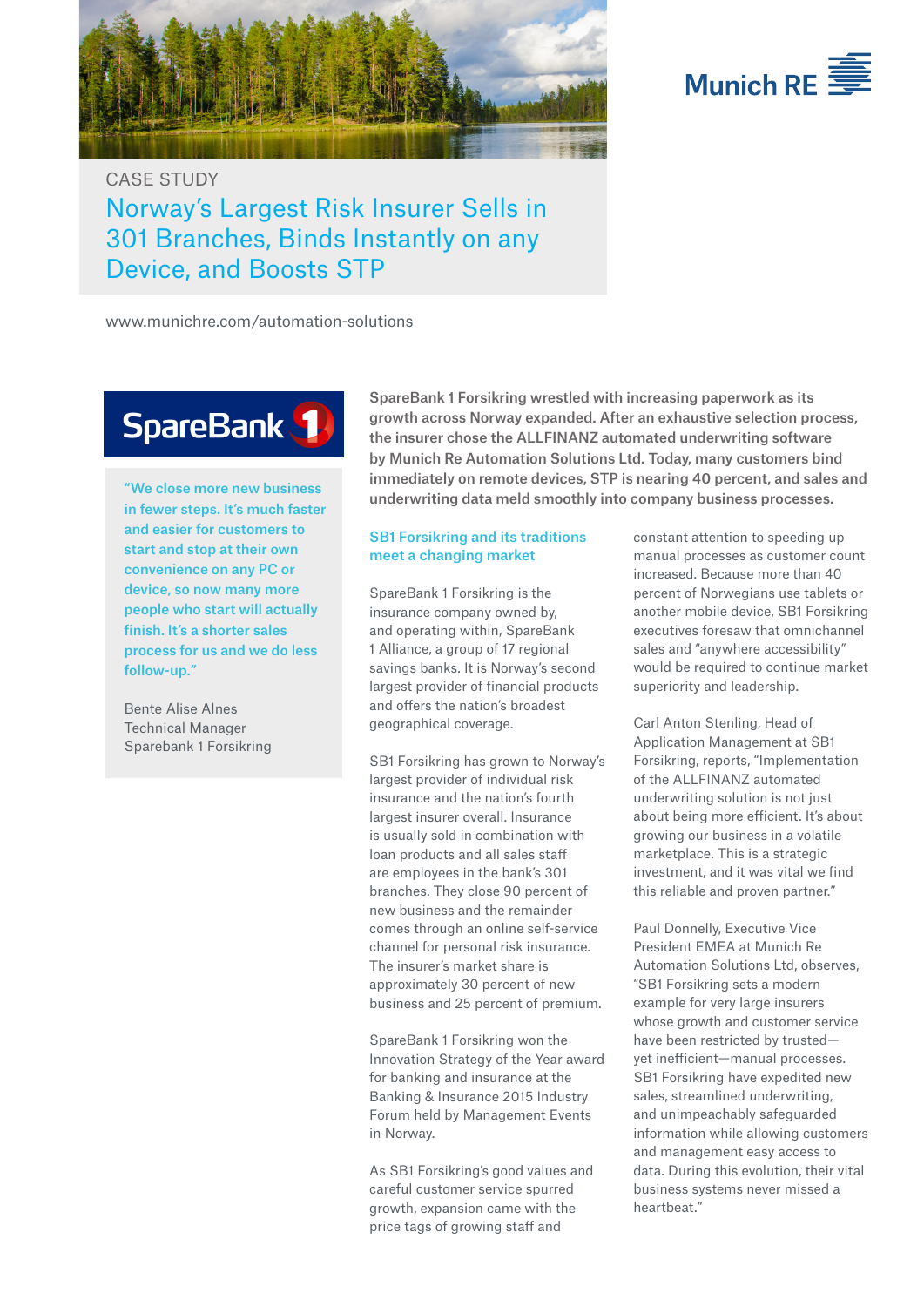Norway's Largest Risk Insurer Sells in 301 Branches, Binds Instantly on any Device, and Boosts STP

"From an implementation viewpoint, it was a great experience. The project and implementation were delivered and running on time. Munich Re have demonstrated they're committed to high standards and have always responded positively during installing and implementation."

Gunn Øverjordet System Owner Sparebank 1 Forsikring



### Rough Spots, Challenges, Opportunities and Goals

According to Gøril Seljevoll, Underwriting Lead, "We said we would enhance the customer experience and meet the market's expectations of being available wherever, whenever, through any channel and device. We also had to streamline the process for insurance brokers. Inside, our underwriting had to become faster while we reduced the rising euros we spent on it. All this while giving customers immediate updates on underwriting results and any policy changes."

Bente Alise Alnes, Technical System Manager, says, "Paper forms were the norm. An underwriter reviewed each application, then manual data entry put the information into our workflow and core backend systems. Static paper forms created analog nightmares. When information provided was incomplete or ambiguous, paper multiplied underwriter's tasks and headaches. We received customer complaints about their signup and access difficulties, and paper's extra steps made underwriters' jobs more prone to error. We know we lost business on both counts."

Goals set for automation to improve processes were ambitious:

- • Boost long-term profitability and growth,
- • Automate the underwriting process end-to-end for all products including life, disability, critical illness, unemployment and accident assurance,
- • Integrate all new systems' outputs into our proven workflows and core systems."

SB1 Forsikring System Owner, Gunn Øverjordet, clarifies, "To prevent the tennis match of forms bouncing back and forth, customers must fully complete their electronic health disclosure form in order to submit it. This requirement meant we must design the form like a dialogue and make every question easy to answer. We had to ensure a logical structure and interactivity based on earlier answers—and of course capture all necessary information. Then data had to present clearly to underwriters to reduce unnecessary effort and enable them to focus on their expertise."

# Selecting the Solution that Fit our Customers Best

Alnes reports, "Our customer experience analysis painstakingly assessed our needs and demands from branch employees' requirements, through our customers' changing way of life, through underwriting, and then final data integration. We carefully checked out several automated underwriting solutions. As we did, it wasn't enough to be good. We had to foresee what competitors would do and be clearly better. Our new tools must enable our underwriters to easily improve our sequence and questions when a potential improvement presented itself.

"Our extensive software evaluation included site visits, demonstrations and workshops. Involving our inhouse end users from all parts of the company was central to our decision."

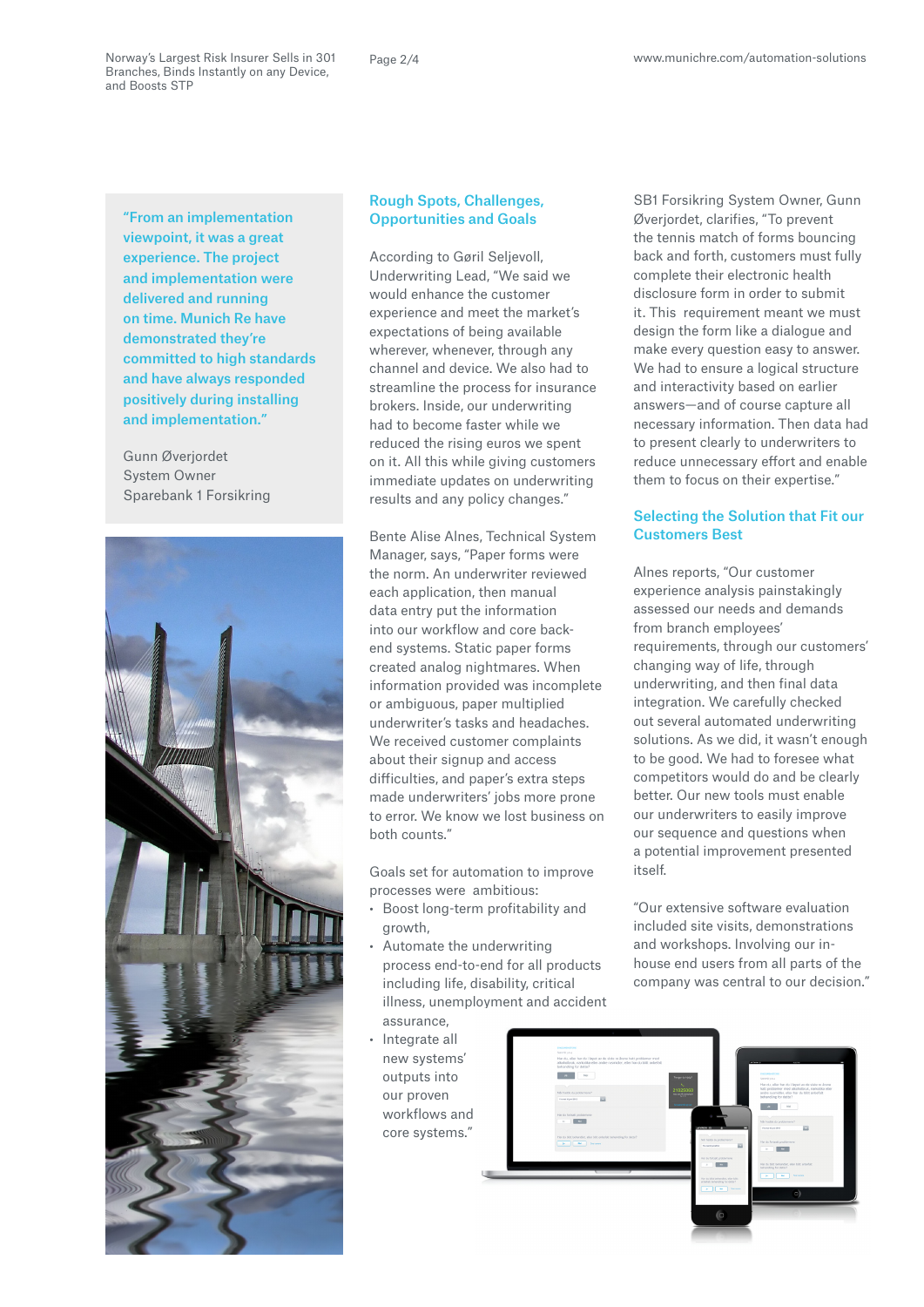"I recommend all companies bring departmental representatives into their automation decision because doing so helped our system more rapidly win acceptance and understanding."

With so many criteria under dynamic evaluation, SB1 Forsikring selected the ALLFINANZ product suite consisting of:

- • ALLFINANZ Interview Server, proven the most flexible and easyto-use underwriting rules engine on the market
- • ALLFINANZ Rules Designer, heart of the ALLFINANZ Interview Server, used to create, configure and update underwriting rules
- • ALLFINANZ Business Analytics, a reporting and underwriting data analysis module that delivers greater management visibility into the effectiveness of automated rules and processes and provide strategic insight for continuous business improvement
- • ALLFINANZ Interview Server API which gives SB1 Forsikring complete autonomy to design their own customer-facing screens, enabling greater flexibility and speed-to-market

# Installing and Implementing the Big-Picture Solution

Øverjordet reports, "From an implementation viewpoint, it was a great experience. The project and implementation were delivered and running on time. Munich Re have demonstrated they're committed to high standards and have always responded positively during installing and implementation.

"Our analysis started October 2011 and ended in June 2012. Systemwide implementation began in September 2012 and a year later we started pilots in two regional banks. Just four months later, January 2014, all regional banks and branches were using ALLFINANZ.

"This highly complex integration took only 16 months, even though we had to develop an SB1 Forsikring-specific customer interface featuring safe login for authentication and signing the health disclosure form online. In Norway, customers fill in health declarations by themselves. They receive only relevant questions based on gender and insurance product, then get an immediate answer. ALLFINANZ Interview Server API makes all this possible."

Today the company uses ALLFINANZ in all product lines except group business sales, although that expansion is being evaluated.

#### Counting Benefits in Hand

Alnes reports, "The business pains we catalogued, prioritised and assessed are all in the past. They are cured. Straight through processing (STP) continues to improve and is now almost 40 percent. Previously, 25 percent of customers correctly and completely filled in the electronic form. Now it's 80 percent.

"We close more new business in fewer steps. It's much faster and easier for customers to start and stop at their own convenience on any PC or device, so now many more people who start will actually finish. It's a shorter sales process for us and we do less follow-up. Increased use of electronic health disclosure forms prevents new policies from terminating due to missing information. Additionally, customers get status updates at every step.

"Our STP measurement is made up of only electronics processing time. When the customer signs the health declaration form, the consumer gets an immediate result. Most cases run through the systems within minutes." "The business pains we catalogued, prioritised and assessed are all in the past. They are cured. Straight through processing (STP) continues to improve and is now almost 40 percent. Previously, 25 percent of customers correctly and completely filled in the electronic form. Now it's 80 percent."

#### Ongoing Process Improvement

SB1 Forsikring uses ALLFINANZ Business Analytics to continuously improve rules, health disclosure questions, and procedures. "Competing in the insurance industry is an ongoing evolutionary process," says Seljevoll. "Paying attention and refining questions can improve straight-through processing and our own risk safety."

SB1 Forsikring's long-term objectives are to get all products fully automated, to remove paper completely and generate highly exact and strategic sales information from the system. Expected gains include raising the number of customers applying electronically, further increasing STP, and proving that underwriting is now more uniform and profitable.

According to Alnes, "We are looking forward to implementing a higher version of ALLFINANZ Business Analytics with improved analysis capabilities."